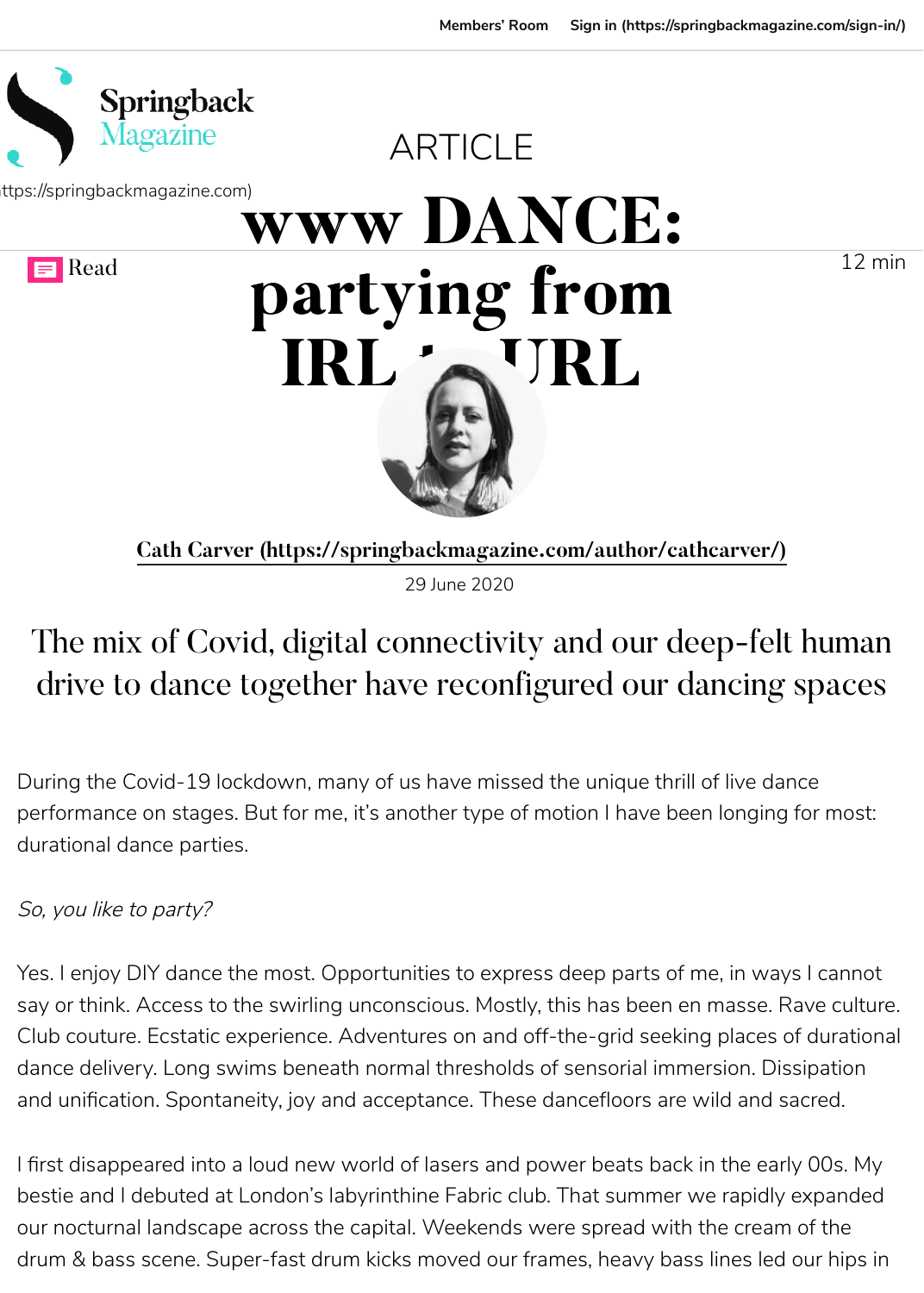oceanic fluidity felt in these environs has vastly expanded my movement repertoire, and provided therapy from some of the short sharp shocks of daily city life.

In the last few years I've made the transition into **DJing (https://soundclo** trained as an ecstatic dance facilitator myself, and started making music progression for me as a deep lover of music and dance.

[Then came coronavirus.](https://www.5rhythms.com/)

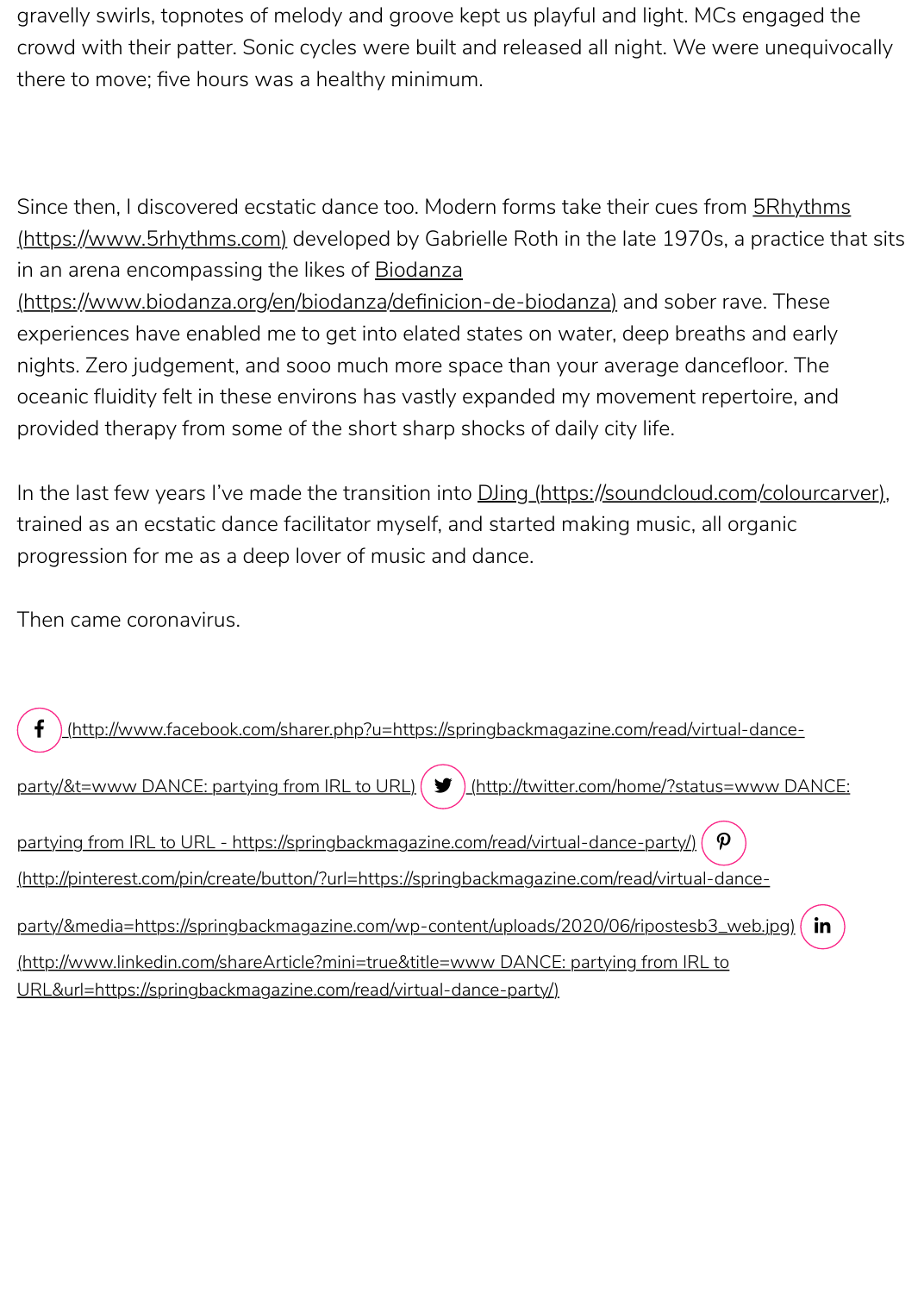# **Virtual skanking: the get down during lockder**

As quarantine prevented human huddles and IRL dance parties, many o Entering the endless cavern of online possibility, I've tried a few virtual v been high: to cut loose, shake off confinement sludge, power-up my wor with oxygen, and get MOVING in a world otherwise shrunken by phanto cordons.

I've moved in ways I wouldn't have otherwise, with people across seas I with normally. I joined an Instagram Live with Pia Love (https://www.instagram.com/pialovenow/), a dancer friend based in Puerto fierce swishing and swirling class channeling the orisha (https://en.wikipedia.org/wiki/Yoruba\_religion#Orisha) Oya. I grooved through the chakras with the change of the cha a Canadian crew of my mate's Mum and her ladies in Vancouver, while s Town. Plus informal musical hangouts, live performances, a morning rav more live streams than I can remember.

This is what I've learnt so far.

### **Better than nothing**

First of all, it's better than nought, right? In these strange-indeed times, the urgency to use tech not just for work meetings, but also to create, play a [dance parties provide a musical moment to see familiar](https://www.instagram.com/pialovenow/) and new faces, or

### **[Move it move it therapy](https://en.wikipedia.org/wiki/Yoruba_religion#Orisha)**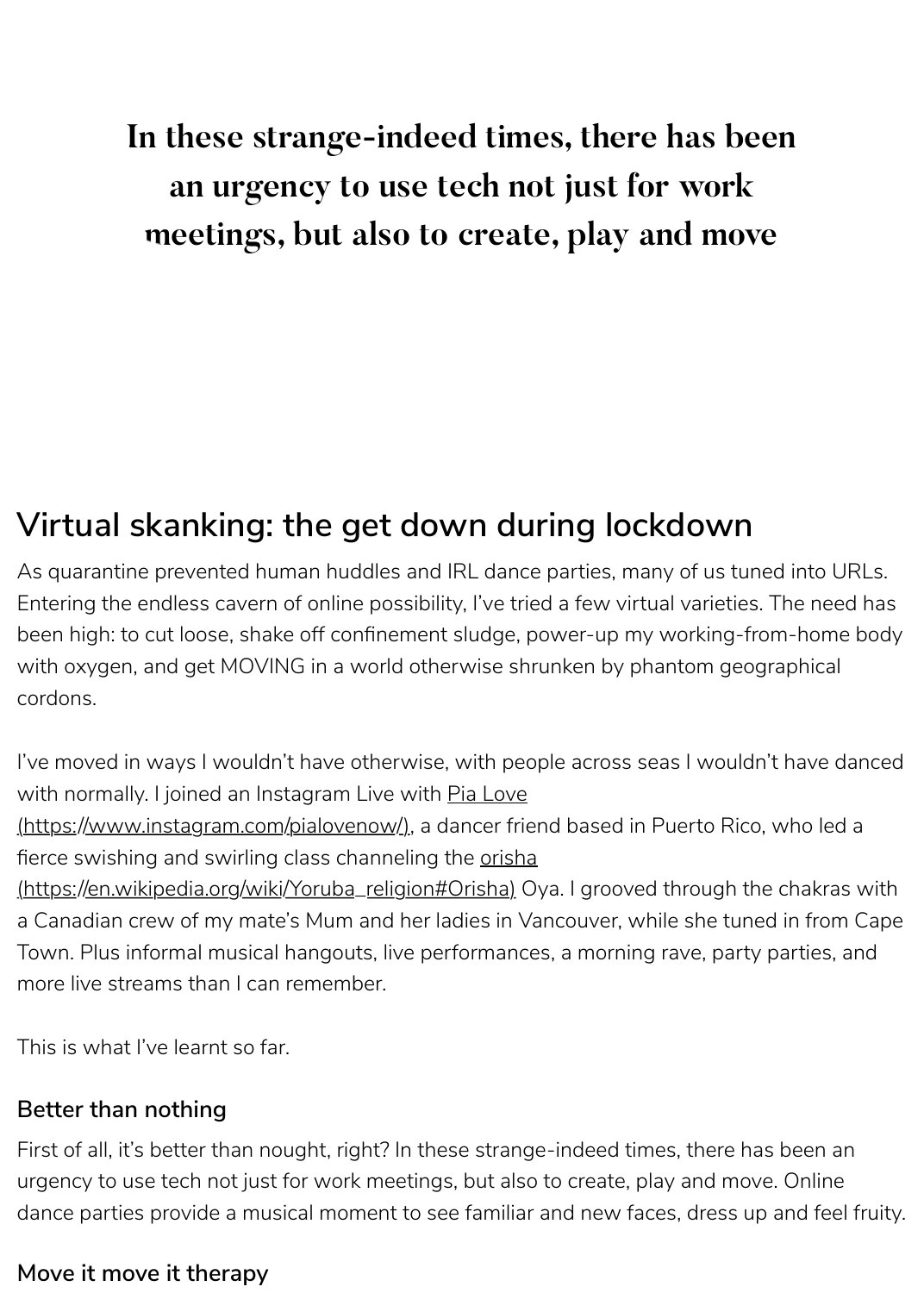#### **We've been framed: selfie mode**

It's hard not to just end up watching yourself, isn't it? Our own image see captivation, especially so in a pouting selfie age. The equivalent of danci an online sesh, can make us both extra-exhibitionist and self-conscious. trained on how we look on-screen. Whereas the only mirrors IRL are usu washbasins.

#### **Zoomlight: here's looking at YOU!**

Zoom features like Speaker or Gallery View, with the ability of organisers firmly dishes out limelight. All eyes on YOU (oh hello!) is enough to instai and make you dance harder. More akin perhaps – in real-life – to high vis front of the DJ or up on a podium of sorts.

#### **Party POV: box vista**

The party horizon before us has drastically changed: from 360-degree, f wanderings, to being placed in uniform boxes looking at other boxes wh four walls.

#### **Insta-Streamlandia**

URL mode is a transportation convenience yet an adventure sucker. Tha Web, you're (instantly) already there! Averting early overtures of transit, you are granted instant access to the domain which electronic music pla Advisor (https://www.residentadvisor.net) dubbed 'Streamland'.

### **Short(er) circuits**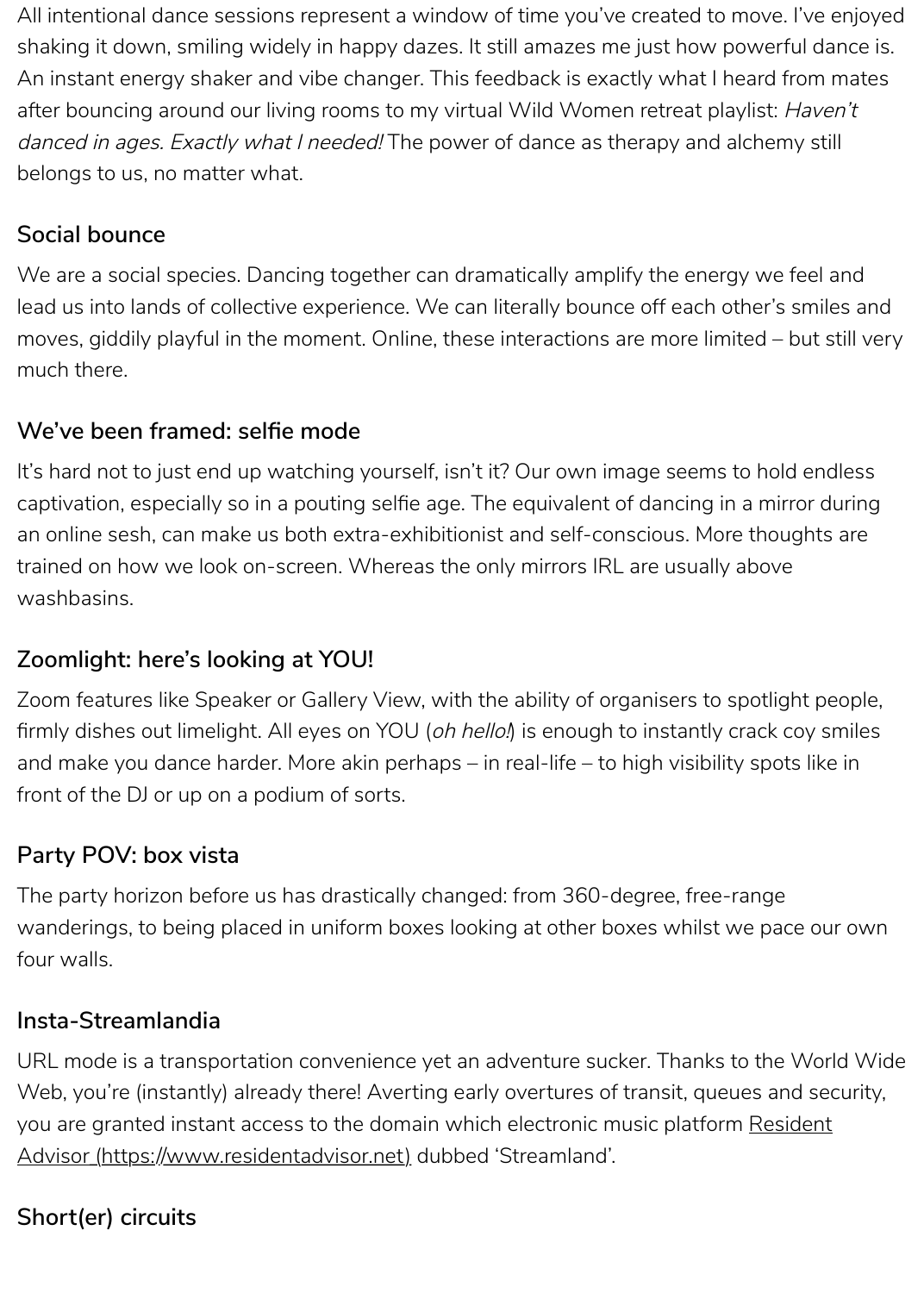A 'proper dance' for me is at least five hours. Plus on-top time to take in the experience, chill, wonder and wander. Ecstatic dances tend to clock up 90–120 minutes, which is still decent. URL dance falls short. They tend to be energetic bursts rather than deep sensorial voyages. I miss those extra hours.

#### **Testing technicals**

Normally, venues and promoters come with tech experts. People who know how to work the wires and tame the machines, lights and sound. Unseen and unbilled, these black-clothed (ungendered) knights of the night are easy to take for granted – but they are vital. Ask any exasperated live streamer turned DIY techie.

Quality of sound is paramount. You want to feel the music viscerally (without the unwanted bonus of tinnitus). But home-based dancing is reliant on the daisy chain of devices, gear and networks along the www way, including (crucially) your sound system and The Connection. That's a lot of variables. Then there's your housemates and neighbours to be mindful of, as your hand hovers over the volume knob… In a native club environment, those are just not your issues.

#### **Heard before seen: sonic systems**

### **Cam couture in your imagination station**

Zoom's virtual background and green screen options give the visually-minded a chance to swap scenes of domestic mishmash for more (aspirational) space-filling utopia. Novices can use Zoom's pre-set images to macro hone in on beaded blades of grass, traverse the expanse of San Francisco's Golden Gate Bridge, or fly up to space to gaze back at the Earth's curvature. But the more adventurous take it up levels, often visual-jockeying with art and political statements.

### **Dressing the set**

It's not just the virtual background you can change. How about customising your home? Extra visual flourishes include lighting, projectors, props and pets. Who doesn't like a dose of remote fluffy pet therapy? As a colour freak myself, coloured lights and UV keep me happy after dusk. Some people, of course, don't have the kit or give a hoot about these extra visual flourishes,

but for those who do, it's enjoyable to see the creative investment cash out in vibe dividends.

#### **Spatial strain: wild style or domestic miss**

On IRL dancefloors, space is a moveable feast. Sometimes you can roam around in search of 'your spot', only to find it's suddenly become a traffic junction of drifting hoards. In short, clubs can get packed. Ecstatic floors tend to be more roomy. With domestic dance, the spatial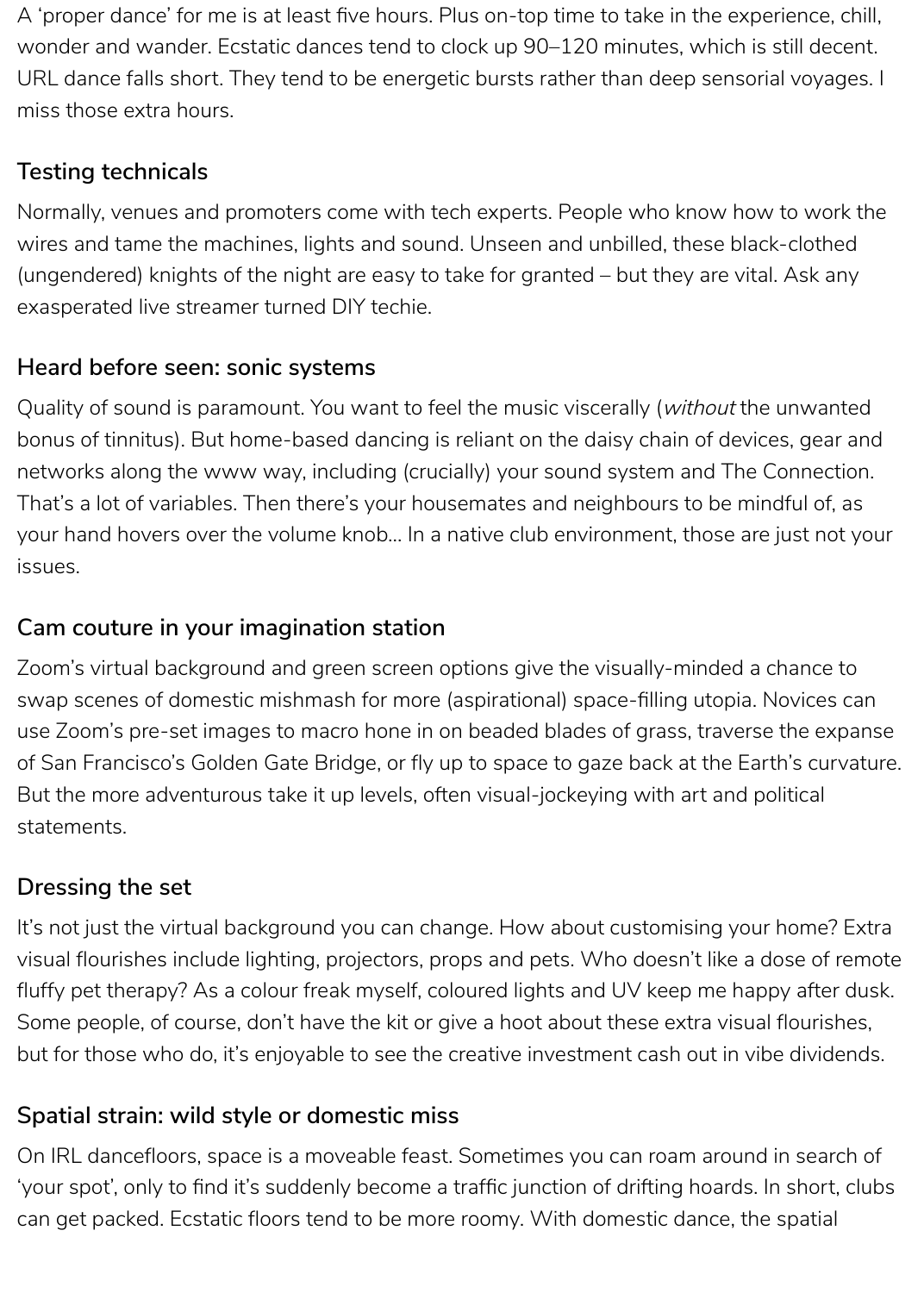Virtual #2 (https://soundcloud.com/riposte\_uk/colour-carver), despite my sterling job as a backup dancer, I felt super disconnected. Peeping a few far from the felt bodily presence of those around you. The sensual shorto dances are chasmic, and deeply felt. I miss dancing in real life. With real

URL DJing: Cath Carver at Riposte London

## **Dancing into the future…**

My whirl through digital dance has provided much-needed reprieve duri connecting online through The Connection will never square up to the re tech-first presence can ever be enough for our highly social human spec many potential visions of the future are broadcast to our screens.

I've realised just how much space is a luxury, especially in crowded cities availabilty matters, for physical, social and mental health. Safe spaces to experiences in are truly hallowed ground.

#### **Fight for your right to party**

One thing is for sure: dance holds immense power. Let us not take its free potential – on all levels – for granted.

Rave was built on principles of community, and contributed hugely to no experiences – of both collective unity and personal expression. Ecstatic d achieving freedom through the body, a moving statement of embodimer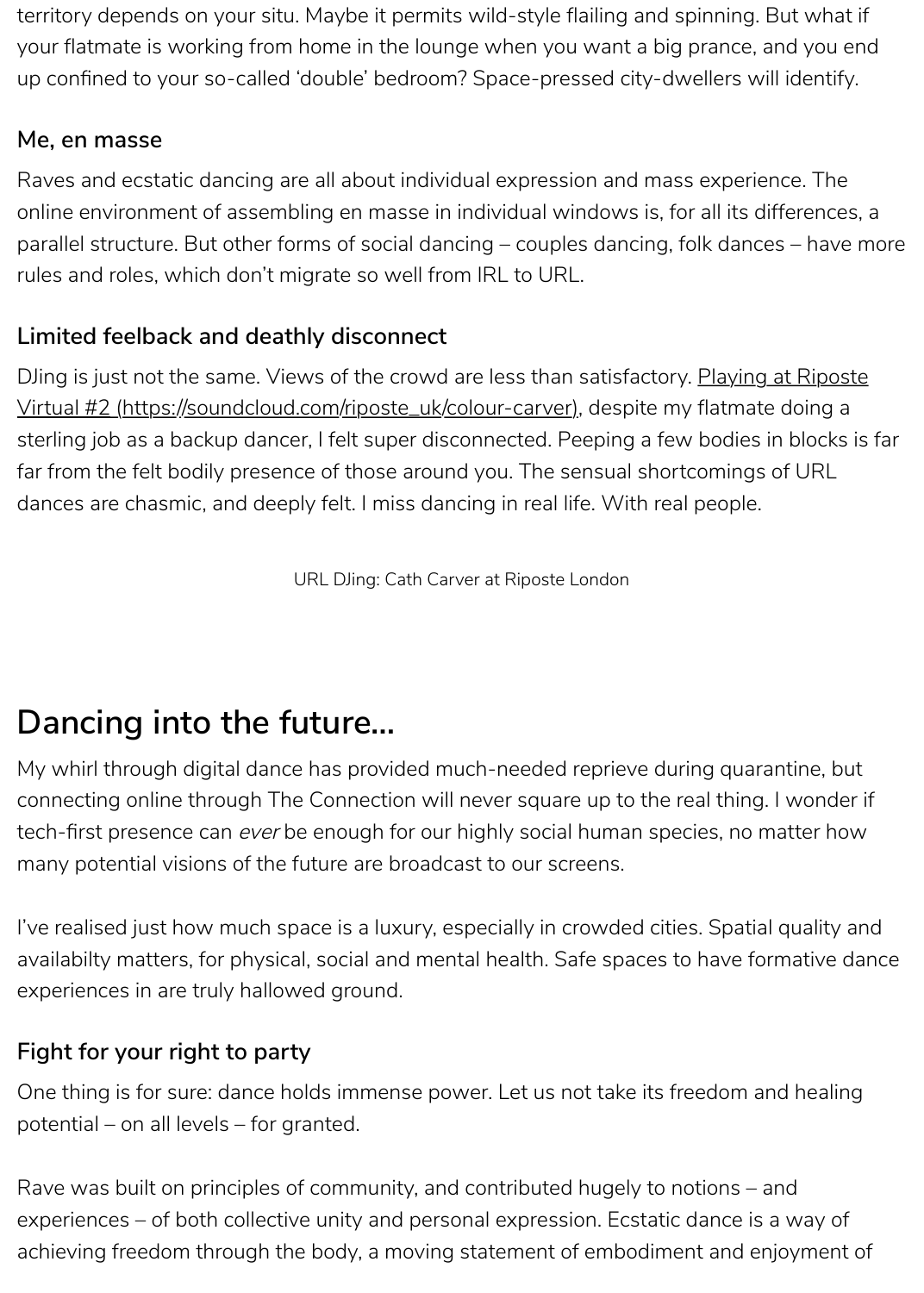baby steps, innovative thinking and solid backing to get us all up on our

But alongside the re-opening of 3D spaces, the online trend seems set to digital-first and hybrid organisers likely to continue interacting with their international communities. Plus the expected growth of  $XR$ (https://www.wired.com/story/what-is-xr/) as modes of reality gets mixe

Me? I look forward to shocking out on the dancefloor again, and playing No doubt, we will all be appreciative – to a whole new degree – of those space for our dance.

Power to Our Dance, in all its virtual and potential realities. ●

# **Dance is** wherever we are, an eternal flame of transformative power

Read on to find out about one organiser's real-life experience of a virtual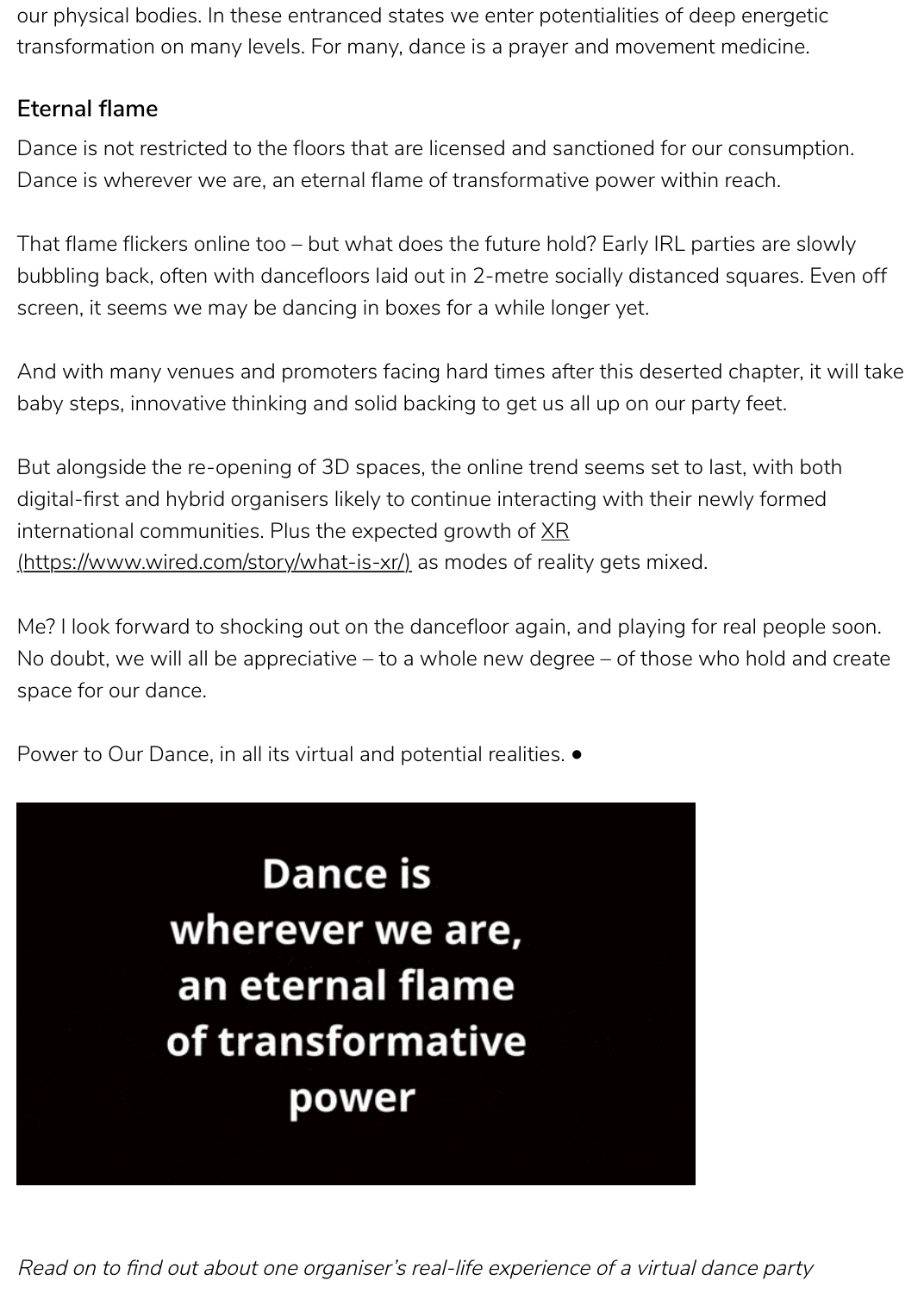Eden Topall-Rabanes (front left) and Cath Carver (centre) at Riposte London

#### **From place to space: Riposte London / Riposte Virtual**

Eden Topall-Rabanes on moving his dance party online

I began Riposte club in France about 12 years ago, as a cross between an art exhibition and a party. After I moved to London, it evolved into a kind of queer techno art rave. We usually have around four DJs and maybe 10 to 15 performers and 10 to 15 visual artists, and we're also involved in art and activism.

During quarantine, we hosted three virtual Riposte events, and I went to other online parties too. There were both positives and negatives to the experience. On the plus side, it was of course a way of keeping connected to our existing local community, but it was also really beautiful and heartwarming to reach other people globally – strangers, as well as people I knew, artists as well as clubbers. During the party when everyone is in front of their screens, it can be easier to chat with new people who you think are cool, or interesting, or cute. You can send private messages, and everyone has their Instagram up. All that was great.

I think the online space can be more accessible too. I've seen parties with sign language, and audio or visual descriptions, for example, and for people who are on the spectrum, it's easier for them to avoid sensory overload.

It's definitely cheaper for people! You don't pay for drinks at a bar, and most online parties don't have an entry fee. But that also means we make less money.

I've noticed that online there are a few big parties getting most of the attention, but overall there aren't so many parties. It's the same with DJs: a few get lots of work and others almost nothing. For performers, I notice a lot of drag queens but almost no other type of performers.

Privacy and safety are issues. You don't know who might be screen recording, so you never have the same freedom of going 'tits out' like you can in a club. Once, we got invaded by homophobes being abusive in the chat. We kicked them out super-quick, but it was scary.

After the party, you know, there's something so sad about just closing the computer, being drunk and alone, and just going to bed.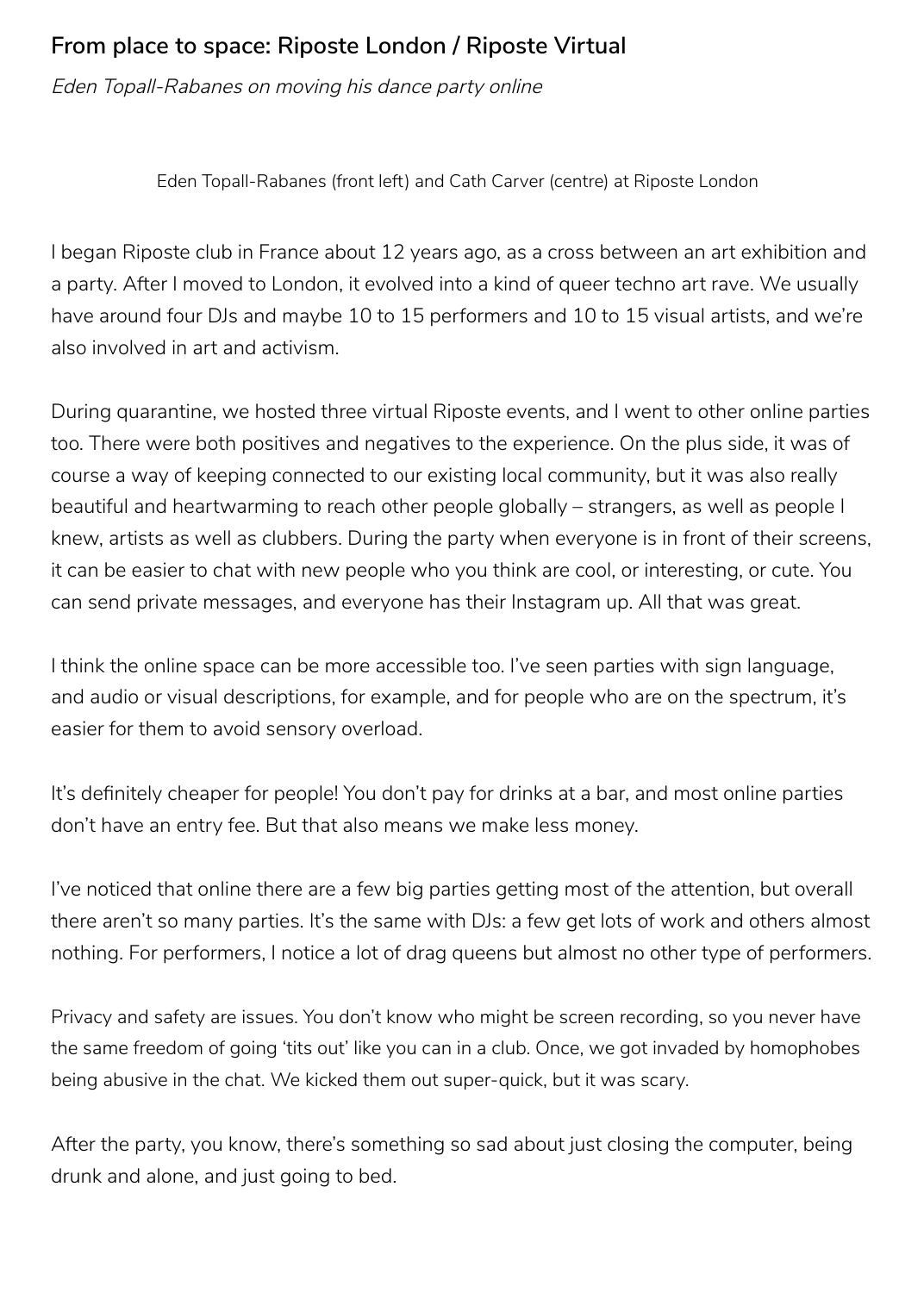## **(https://springbackmagazine.com/theme/covid/)**

# **You may also like...**

(https://springbackm

somewh[ere-festival-2019-glasgow/\)](https://springbackmagazine.com/theme/covid/)

#### **Radical empathy and real engagement: Take Me Somewhere 2019 (https://springbackmagazine.com/read/take-me-somewhere-festival- (https://springbackmagazine.com/read/take-me-somewhere-festival-2019-glasgow/) 2019-glasgow/)**

**Róisín O'Brien**

**ARTICLE**

ng-hassabi-kaklea-hadjioannou/) **ARTICLE**

(https://springbackm

### **Caught in the act of seeing (https://springbackmagazine.org [seeing-hassabi-kaklea-hadjioannou/\)](https://springbackmagazine.com/read/take-me-somewhere-festival-2019-glasgow/) seeing-hassabi-kaklea-hadjioannou/)**

**Anastasio Koukoutas**



(https://springbackm